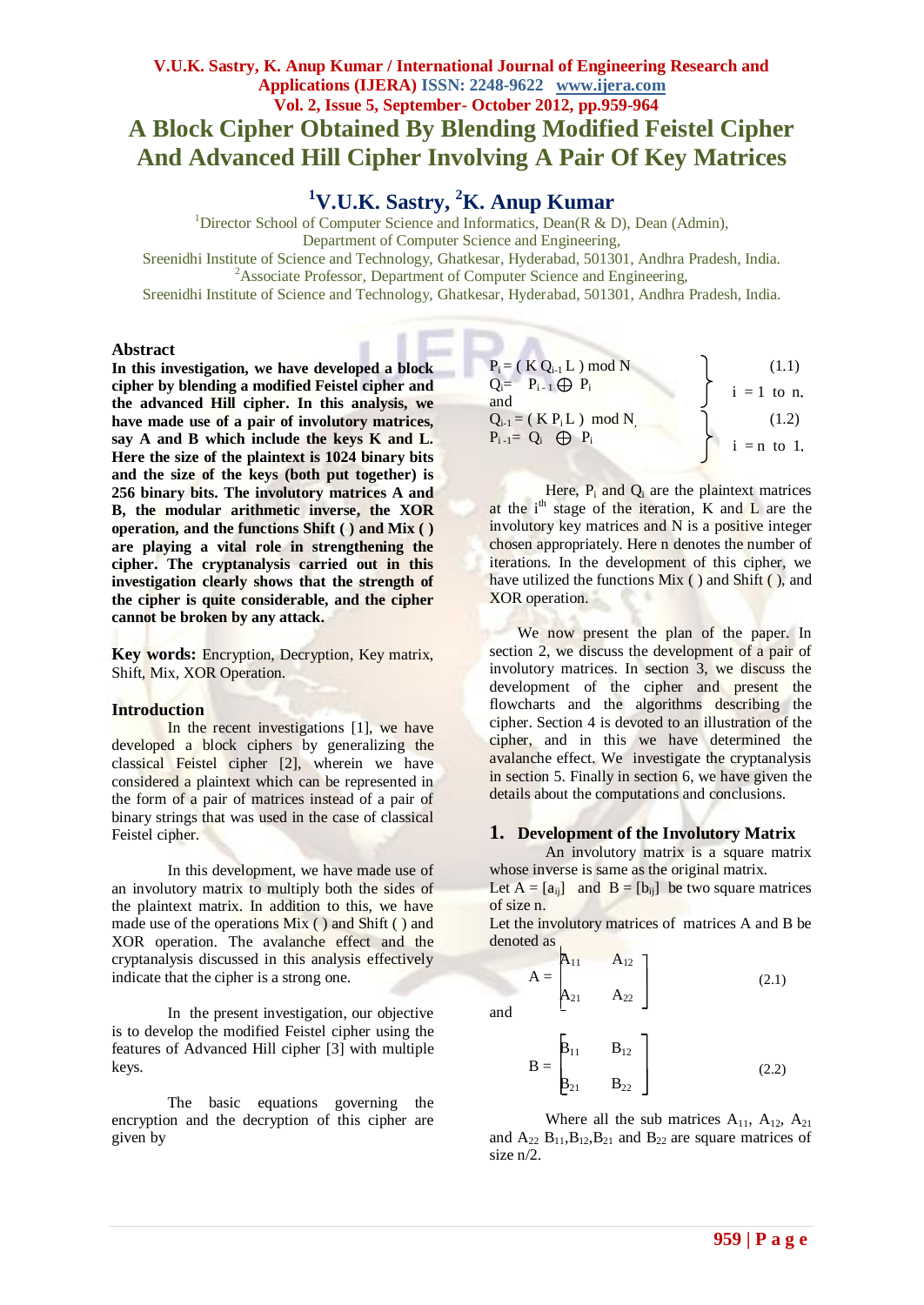As the modular arithmetic inverse of an involutory matrix given in (2.1) is governed by the relations

 $(A A^{-1}) \mod N = I$ , (2.3)

and 
$$
A = A^{-1}
$$
 (2.4)

Thus we have,  $A^2$  mod  $N = I$ (2.5)

From (2.1) and (2.5) we get,

 $A_{22}$  mod N = -  $A_{11}$  mod N, (2.5)

 $A_{12} = [d (I - A_{11})] \text{ mod } N$  $(2.6)$ 

 $A_{21} = [ w ( I + A_{11} ) ] mod N$ (2.7)

where (dw) mod  $N = 1$ (2.8)

Given  $A_{11}$ , on selecting d, where d lies in the interval  $0 < d < N$ , firstly we obtain w from (2.8), then we determine  $A_{22}$ ,  $A_{12}$  and  $A_{21}$  by satisfying the relations  $(2.5)$  to  $(2.7)$ .

If  $A_{11}$  is the key represented by square matrix A of size n/2, then we get the involutory matrix K of size n.

Now let us consider the modular arithmetic inverse of an involutory matrix given in (2.2) governed by the relations

| $(B B^{-1}) \text{ mod } N = I,$       | (2.9)  |
|----------------------------------------|--------|
| and $B = B^{-1}$                       |        |
| Thus we have, $B^2 \text{ mod } N = I$ | (2.11) |

From  $(2.2)$  and  $(2.11)$  we get,

| $B_{22}$ mod N = - $B_{11}$ mod N,         | (2.12) |
|--------------------------------------------|--------|
| $B_{12} = [s (I - B_{11})] \text{ mod } N$ | (2.13) |
| $B_{21} = [t (I + B_{11})] \text{ mod } N$ | (2.14) |
| where (st) mod $N = 1$                     | (2.15) |

Given  $B_{11}$ , on selecting s, where s lies in the interval  $0 < s < N$ , firstly we obtain t from  $(2.15)$ , then we determine  $B_{22}$ ,  $B_{12}$  and  $B_{21}$  by satisfying the relations  $(2.12)$  to  $(2.14)$ . If  $B_{11}$  is the key represented by square matrix B of size n/2, then we get the involutory matrix L of size n.

#### **2. Development of the Cipher**

Let P be the plaintext consisting of  $2m^2$ characters. On employing the EBCIDIC code, the plaintext can be written in the form of a pair of square matrices  $P_0$  and  $Q_0$ , wherein, each one is of size m. Let us consider a key matrices K and L, whose size is mxm.

In the development of this cipher, encryption and decryption are governed by the relations (1.1) and (1.2) respectively. We now present the flow charts and the algorithms describing the encryption and the decryption processes.



**Fig 1. The process of Encryption**

In the matrices  $P_i$  and  $Q_i$ , all the numbers are lying in the interval  $[0-255]$ . Here K and L are two involutory matrices of the key matrices and A and B respectively. In this analysis, we have taken n equal to 16.

In the flowchart, for the sake of elegance, we have written the functions Mix ( ) and Shift ( ), arising in encryption, as  $M($  and  $S($  ) respectively. The reverse processes represented by IMix ( ) and IShift ( ), arising in decryption, are denoted by  $IM()$  and IS  $()$ .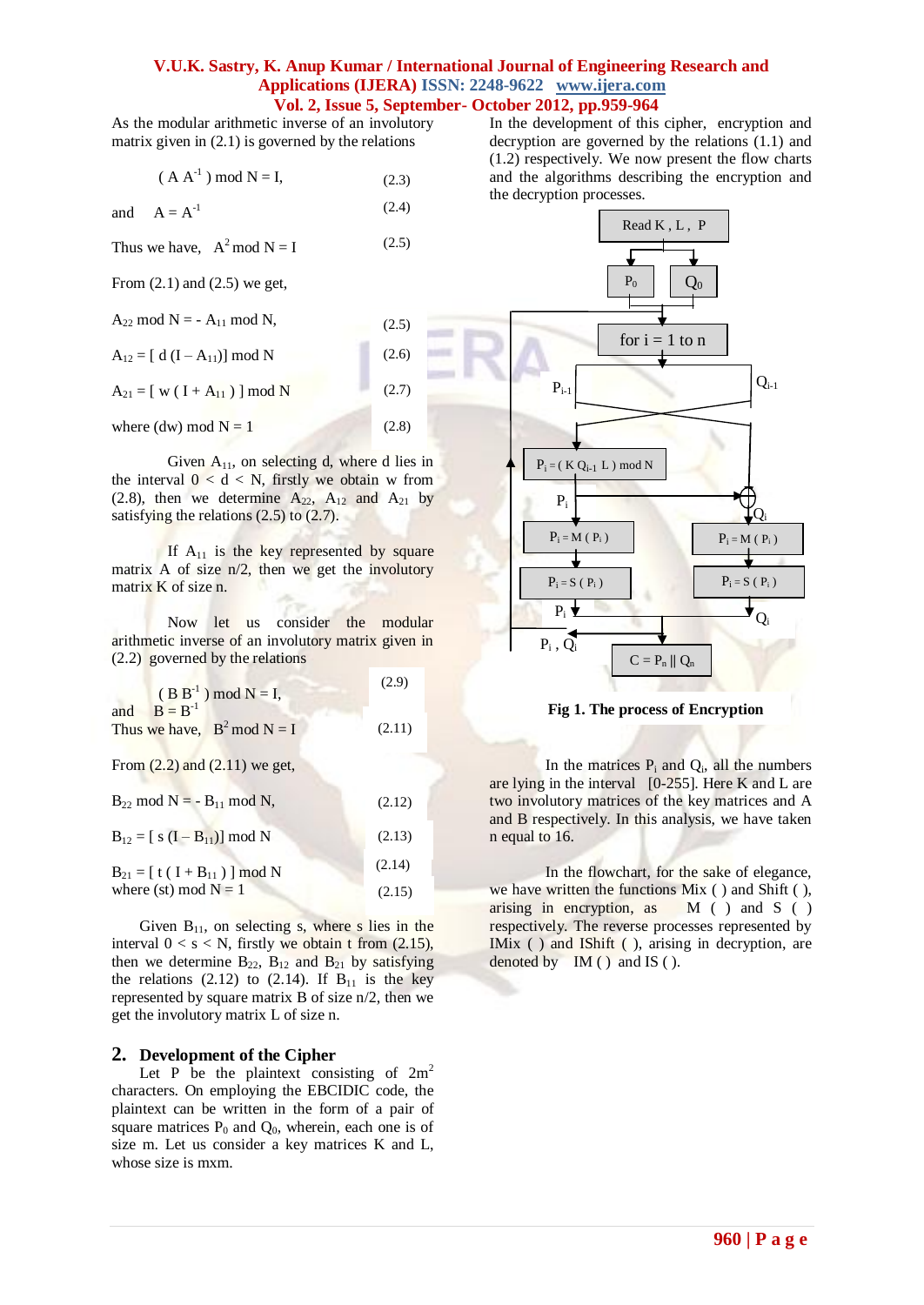



The processes of encryption and decryption depicted in the flow charts are described by the algorithms given below. **Algorithm for Encryption**

1.Read P, A, n and N.

 $2.K = Involute(A,d)$ 

 $3.L = Involute(B,s)$ 

4.  $P_0$  = Left half of P.

 $Q_0$  = Right half of P.

5. for  $i = 1$  to n

#### begin

 $P_i = (K Q_{i-1} L) \text{ mod } N$ 

$$
Q_i = P_{i-1} \quad \bigoplus P_i
$$

$$
P_i = M (P_i)
$$

$$
P_i=S\ (P_i)
$$

 $Q_i = M(Q_i)$ 

$$
Q_i = S(Q_i)
$$
end

6. C =  $P_n ||Q_n \rangle$  /\* || represents concatenation \*/

7. Write(C)

#### **Algorithm for Decryption**

1.Read C, A, n and N.

$$
2.K = Involute (A,d)
$$

$$
3.L = Involute (B,s)
$$

4.  $P_n =$  Left half of C

 $Q_n$  = Right half of C

5. for 
$$
i = n
$$
 to 1

begin  $P_i = IS(P_i)$ 

 $P_i = IM(P_i)$ 

 $Q_i = IS(Q_i)$ 

$$
Q_i = IM(Q_i)
$$

 $Q_{i-1} = (K P_i L) \mod N$ 

 $P_{i-1} = Q_i \oplus P_i$ end 6. P =  $P_0 | Q_0$  /\* || represents concatenation \*/

#### 7. Write (P)

For the sake of elegance, in the iteration process when we come across the function Mix ( ) and Shift ( ) during encryption, they are denoted as  $M()$  and  $S()$  respectively, and the functions IMix ( ) and IShift ( ) during decryption are denoted as IM ( ) and IS ( ). For a detailed explanation of these functions see [1].

#### **3. Illustration of Cipher Consider the plaintext given below.**

Dear brother! India is well known for mines. There are many mines from which gold iron and silver can be obtained very easily. This is the basic reason for some Indians to become rich. Do remember in India right from the ancient times even upto today Indians fight among themselves. Even brothers cannot remain united! Right from the time of mahabharata even upto today same is the story of brothers. They do not think about their progress in a conjoint manner. Each one is a selfish fellow. Tell our brothers; one day or the other day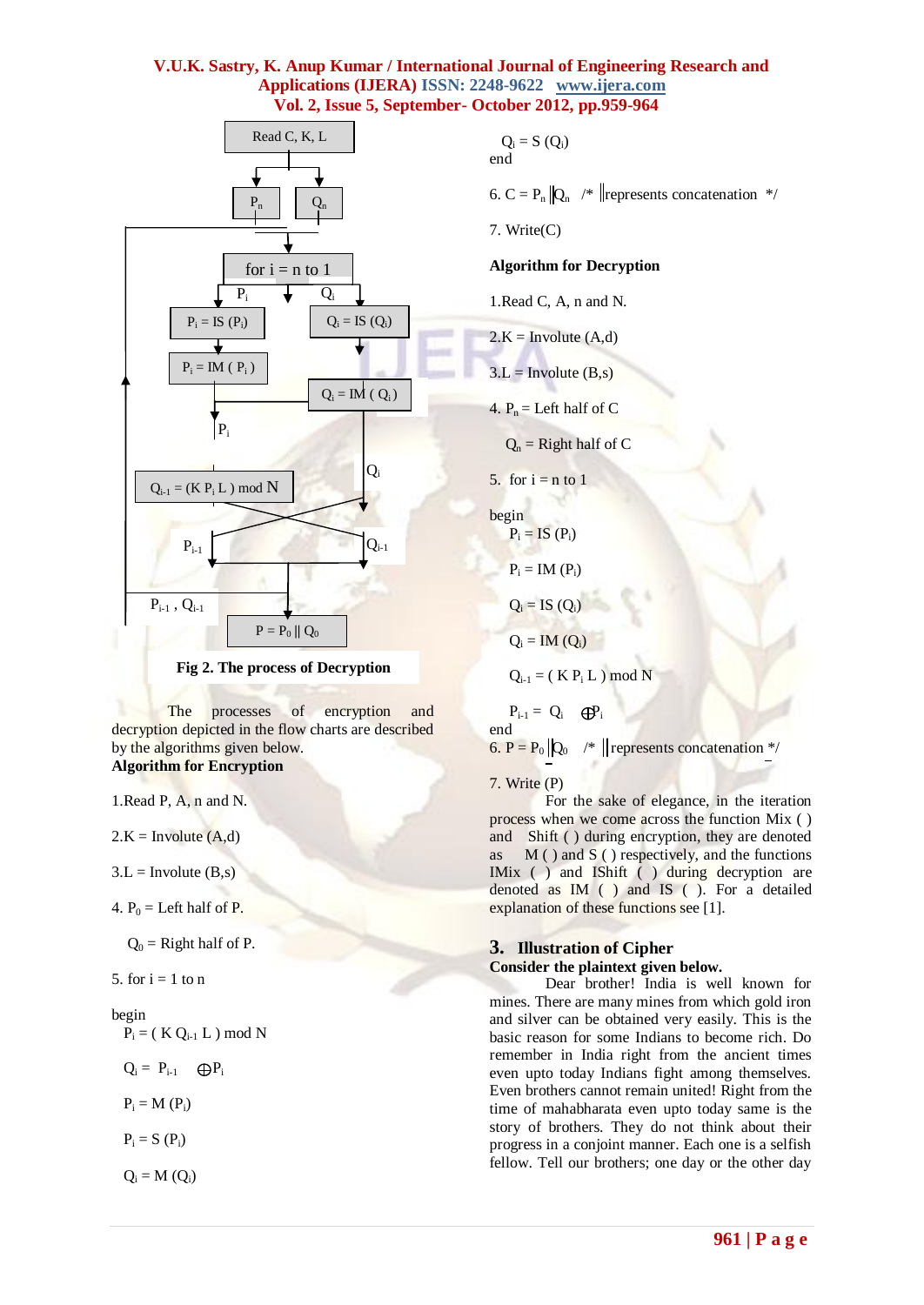$Q_0$ 

we have to win over this country and rule again. (4.1)

Consider the first 128 characters of the plaintext. Thus we have

Dear brother! India is well known for mines. There are many mines from which gold iron and silver can be obtained very easily. T (4.2) On converting each character of the

plaintext in (4.2) into its EBCIDIC code form, we get the plaintext matrix P as

68 101 97 114 32 98 114 111 116 104 101 114 33 32 73 110

100 105 97 32 105 115 32 119 101 108 108 32 107 110 111 119

110 32 102 111 114 32 109 105 110 101 115 46 32 84 104 101

114 101 32 97 114 101 32 109 97 110 121 32 109 105 110 101  $P=$ 

115 32 102 114 111 109 32 119 104 105 99 104 32 103 111 108

100 32 105 114 111 110 32 97 110 100 32 115 105 108 118 101

114 32 99 97 110 32 98 101 32 111 98 116 97 105 110 101

100 32 118 101 114 121 32 101 97 115 105 108 121 46 32 84

(4.3)

Consider  $P_0$  and  $Q_0$  as two matrices obtained from (4.3), as the left halve and the right halve respectively. Thus we have

(4.4)

 $L =$ 

 68 101 97 114 32 98 114 111 100 105 97 32 105 115 32 119 110 32 102 111 114 32 109 105 114 101 32 97 114 101 32 109 115 32 102 114 111 109 32 119 100 32 105 114 111 110 32 97 114 32 99 97 110 32 98 101 100 32 118 101 114 121 32 101

 $P_0$ 

116 104 101 114 33 32 73 110 101 108 108 32 107 110 111 119 110 101 115 46 32 84 104 101 97 110 121 32 109 105 110 101 104 105 99 104 32 103 111 108 110 100 32 115 105 108 118 101 32 111 98 116 97 105 110 101 97 115 105 108 121 46 32 84  $\overline{\phantom{a}}$ 

 $(4.5)$ 

Let us take a pair or key matrices A and B as

69 124 27 167

248 199 209 75

 $A =$   $(4.6)$ 

239 45 255 92

 $A =$  135 79 99 111

 and 215 113 19 147 223 109 254 12 56 01 127 174 59 146 189 81  $B =$  (4.7)

On using  $(2.5)$  to  $(2.7)$  and taking  $d = 99$ , we get the involutory key matrix  $K$  as

|       |  |  |  | 69 124 27 167 180 12 143 107<br>  135 79 99 111 203 214 183 19 |       |
|-------|--|--|--|----------------------------------------------------------------|-------|
|       |  |  |  |                                                                |       |
|       |  |  |  | 248 199 209 75 24 11 144 255                                   |       |
|       |  |  |  | 239 45 255 92 147 153 99                                       |       |
| $K =$ |  |  |  | 130 84 233 237 187 132 229                                     | (4.8) |
|       |  |  |  | 141 112 1 133 121 177 157 145                                  |       |
|       |  |  |  | 168 77 134 249 8 57 47 181                                     |       |
|       |  |  |  | 5 47 181 63 17 211 1 164                                       |       |
|       |  |  |  |                                                                |       |

On using ( ) to ( ) and taking  $s = 189$ , we get the involutory key matrix L as

> 215 113 19 147 02 147 249 121 223 109 254 12 93 68 122 36 56 01 127 174 168 67 250 138 59 146 189 81 113 54 119 240 184 197 15 143 41 143 237 109 203 06 214 252 33 147 02 244 152 149 128 70 200 255 129 82 87 250 01 186 197 110 67 175

> > (4.9)

On using (4.4) , (4.5) , (4.8) , (4.9) and the encryption algorithm given in section 3 , we get the cipher text C as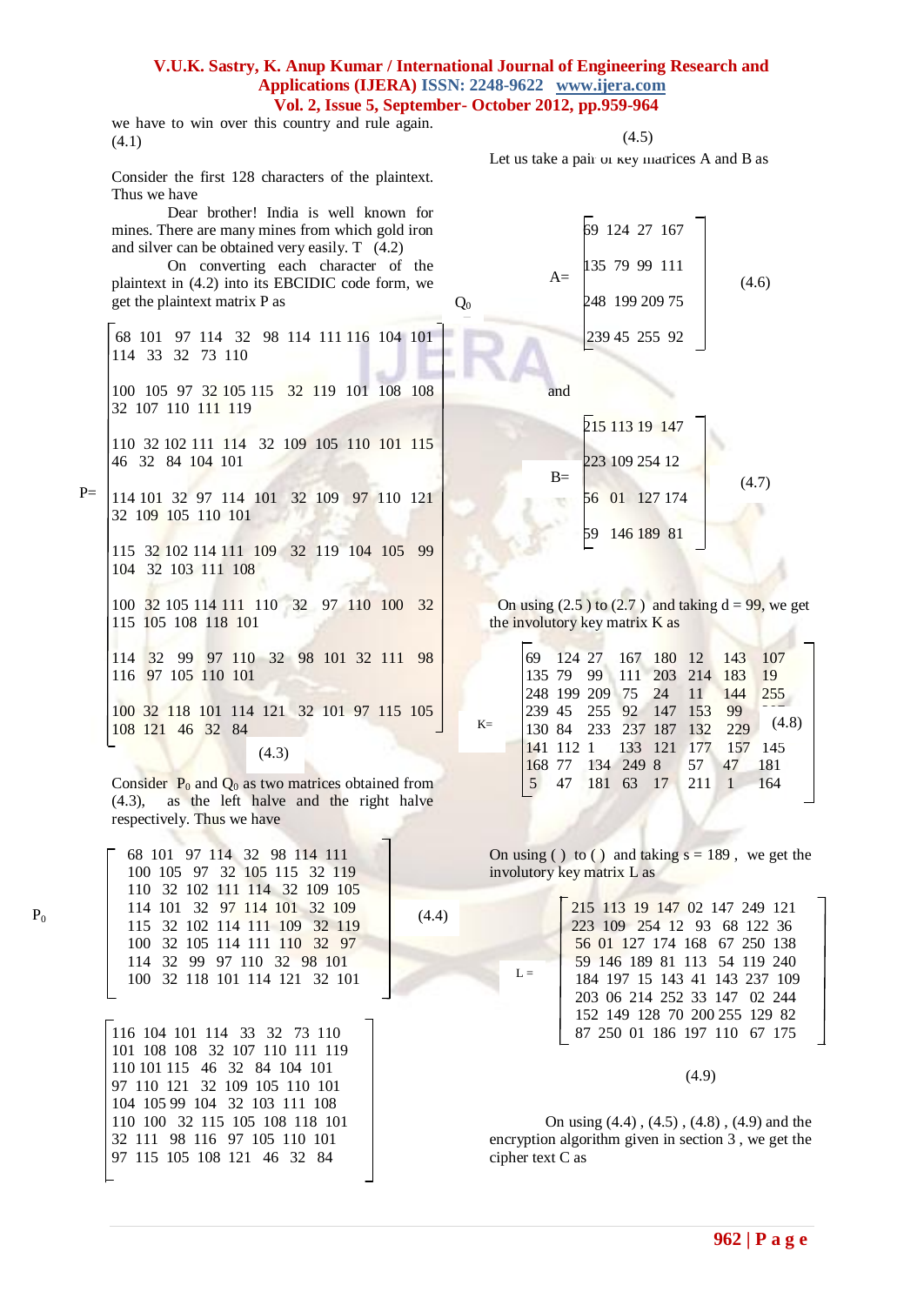28 188 242 196 4 152 196 240 246 144 220 218 18 68 132 224 58 110 90 220 182 222 22 146 102 108 30 8 44 84 154 100 200 58 122 230 136 10 48 140 172 236 106 <sup>C=</sup> 176 182 172 138 74 140 230 146 62 190 54 42 54 210 230 44 254 210 88 170 52 36 176 86 104 144 118 246 206 16 22 98 18 194 218 70 114 110 94 150 150 48 236 164 108 6 206 70 114 96 194 166 120 182 216 250 66 4 56 202 118 184 38 248 110 168 182 100 138 122 206 126 250 150 62 124 54 110 102 100 124 152 128 122 186

(4.10)

Now on applying the decryption algorithm given in section 3 with necessary inputs, we get back the original plaintext given in  $(4.3)$ .

Let us now consider the avalanche effect which shows the strength of the cipher in a qualitative manner.

In order to carry out this one, firstly, let us consider a one bit change in plaintext P. This can be done by changing the first row , first column element of  $(4.3)$  from 68 to 69.

On using the modified plaintext and without altering the keys K and L and by adopting the encryption algorithm given in section 3, we get the ciphertext as

124 38 238 178 202 230 126 216 94 246 244 122 156 166 178 236 16 146 104 90 188 164 136 6 186 108 152 44 170 126 252 64 248 14 242 200 150 36 236 182 210 2 204 220 152 212 174 166 64 212 198 48 204 138 186 28 204 190 12 156 150 60 48 16 24 108 130 182 204 132 236 232 114 82 86 138 98 72 224 236 244 184 58 120 14 212 176 146 182 142 58 108 102 56 44 144 60 144 244 214 44 90 154 198 76 66 72 98 188 184 184 20 176 190 138 48 140 170 114 110 164 98 234 214 146 190 120 202

(4.11)

On comparing (4.10) and (4.11) in their binary form, we readily notice that these two ciphers differ by 513 bits out of 1024 bits this shows that the cipher is a potential one.

Let us now consider a one bit change in the key K, this can be done by changing the first row, first column element from 69 to 67.

On using the modified key and the encryption algorithm given in section 3 , and by keeping the plaintext as it is , we get the cipher text C as

238 218 42 222 254 174 116 244 154 190 206 46 156 166 178 236 16 146 104 90 188 164 136 6 186 108 152 44 170 126 252 64 248 14 242 218 110 164 10 38 88 146 204 220 152 212 174 166 64 212 198 48 204 138 186 28 204 190 12 156 150 60 48 16 10 218 210 228 164 172 22 198 146 24 108 130 182 204 224 236 244 184 58 120 14 212 176 146 182 142 58 108 102 56 44 144 60 144 244 214 44 146 88 228 184 188 100 212 60 184 184 20 176 190 138 48 140 170 114 110 164 98 234 214 146 190 120 202

On comparing  $(4.10)$  and  $(4.12)$  in their binary form we notice that they differ by 517 bits out of 1024 bits. This shows that the cipher is a strong one.

#### **4. Cryptanalysis**

In the literature of cryptography, the conventional cryptanalytic attacks used are

1. Cipher text only (Brute Force) attack.

2. Known Plaintext attack.

3. Chosen Plaintext attack.

4. Chosen Cipher text attack.

The primary goal of all these cryptanalytic attacks is to break the cipher by obtaining the key used for encryption.

Let us now consider the brute force attack first, in the development of this cipher, as we have used a pair of key matrices A and B, each one having size 4x4. There are 32 decimal number in the key. As each element of the key can be represented with 8 binary bits in its EBCIDIC code form, the total length of the key is 256 bit. Hence the size of the key space is

$$
2^{256} = (2^{10})
$$
  $\approx (10^3)$   $= 10^{76.8}$ 

**963 | P a g e**

(4.12)

C =